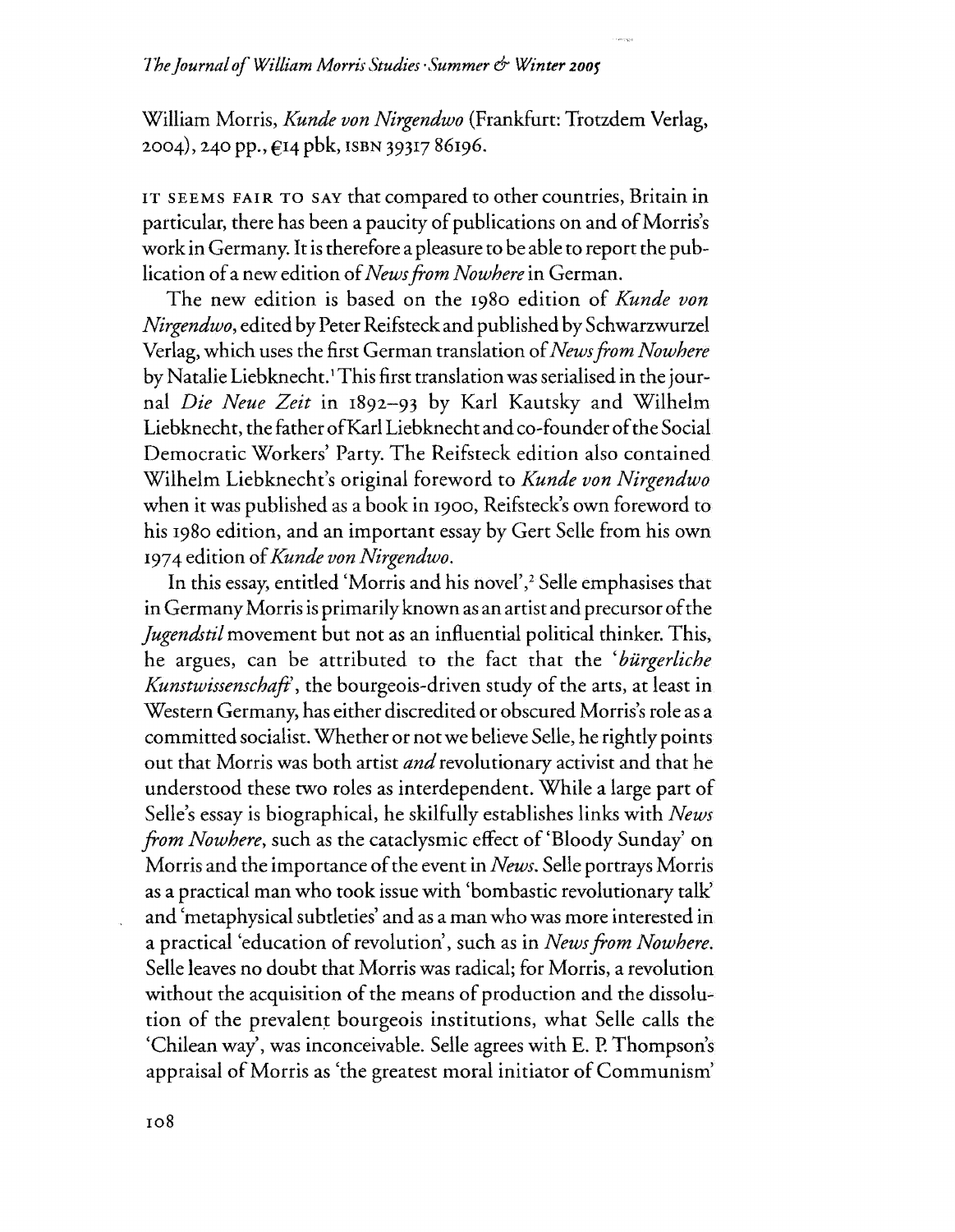within the English tradition and finally praises Morris for having written 'a romanticising, very personal yet still most modern Utopia of accomplished proletarian revolution which is difficult to surpass in its humanity'.

While it is good to see Selle's essay reprinted, it is equally satisfying to see that the new edition of*Kunde von Nirgendwo* has been enriched by a collection of primary and secondary literature and a timely epilogue byUlrich Klemm. In this epilogue *Klemm* focuses on four main aspects: firstly, a bibliographical introduction to Morris and his attempt to combine art and politics; secondly, Morris as a political reformer positioned between Romanticism and anarchism; thirdly, Morris's reception in Germany; and fourthly, the relevance of*News from Nowhere* in the age of capitalism. Klemm complements Selle's nowslightly dated article by commentingon othermajor publications in German on Morris since 1974, for example Hans Christian Kirsch's biographyofMorris (1983; second edition 1996), Richard Saage's more general work on Morris in his *Politische Utopien derNeuzeit* (1991) and *Utopieforschung(1997),* and Charlotte and Peter Fidl's *WilliamMorris* (1999). Kirsch's biography in particular, paying tribute to Morris as 'one ofthe last universal artists in the tradition ofthe Renaissance', can be considered a milestone in research on Morris in German. One of Klemm's strongest points is that he sees Morris, much more strongly than Selle does, as a prophet of an environmental-conscious community and central to current ecological discourse. *Klemm* emphasises Morris's centrality to the debate of the 1980s about the unity of art, socialism and ecology which is evidenced, for example, by Manfred Pfister's translation of some of Morris's lectures.<sup>3</sup> Klemm shows that Morris was influenced by Marx, Ruskin and Kropotkin, but rightly points out that Morris was strongly opposed to anarchic violence. Klemm also draws an interesting parallel with the German performance artist Joseph Beuys who, much like Morris, tried to express a unity of art and politics in his work.

Klemm's account, however, suffers from some inaccuracies. There are quite a few mistakes in punctuation and factual mistakes (Morris did notstudy *theology* at Oxford and did not move to Kelmscott *House* at the beginning ofthe 1870s). More problematic, perhaps, is *Klemm's* claim that Morris saw capitalism and industrialism primarily as an aesthetic problem', without an explanation of Morris's theory of the